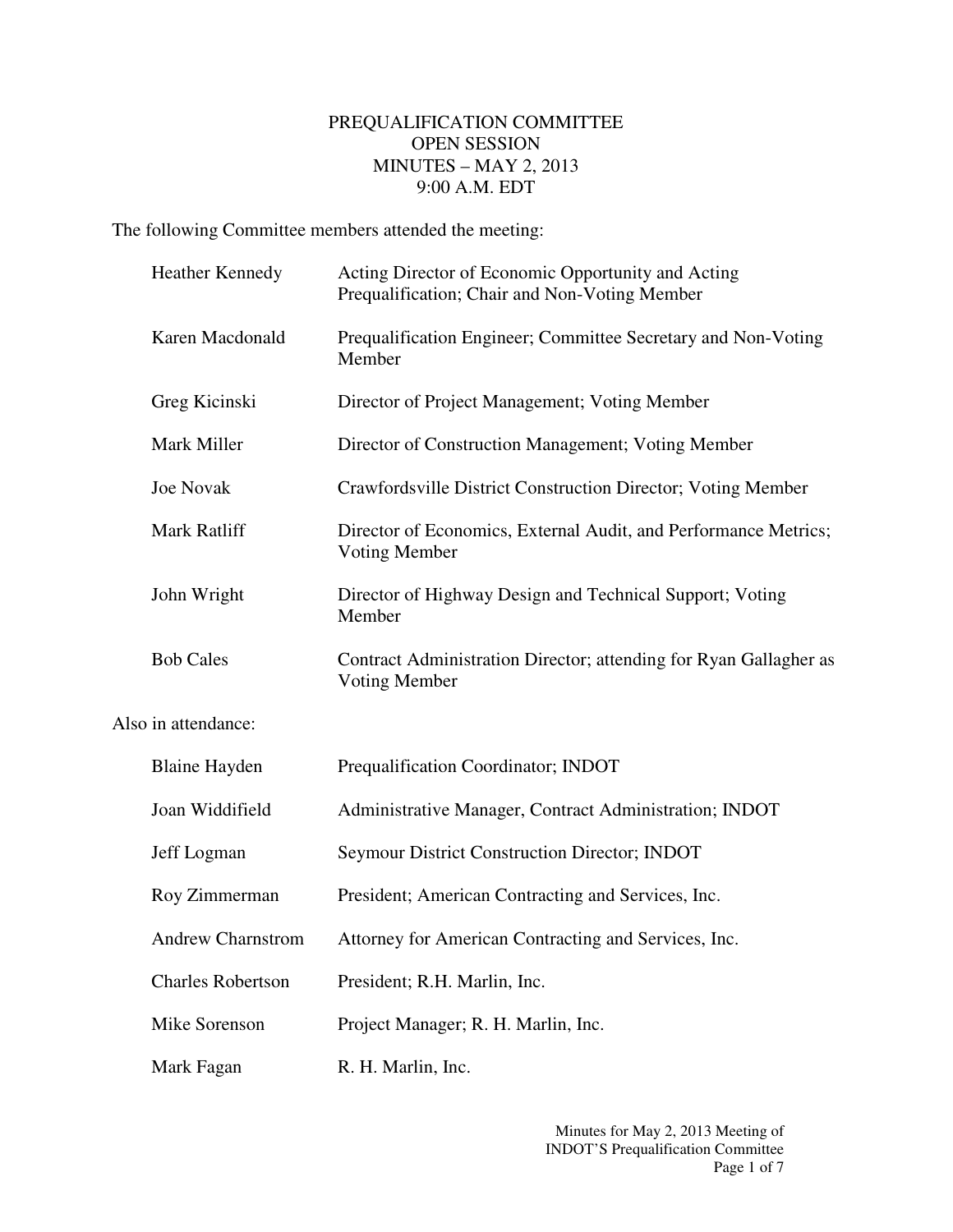| Martin Murphy       | R. H. Marlin, Inc.; ADAI                                              |
|---------------------|-----------------------------------------------------------------------|
| William Hancock     | Attorney for R. H. Marlin, Inc.                                       |
| <b>Karen Powers</b> | President; Central Engineering and Construction Associates, Inc.      |
| Roy Rodabaugh       | Attorney for Central Engineering and Construction Associates,<br>Inc. |
| Paul Berebitsky     | Indiana Construction Association (ICA)                                |
|                     | ****                                                                  |

The Committee reviewed the following agenda items:

- 1. Adoption of January 25, 2013 Meeting Minutes
- 2. Adoption of April 4, 2013 Meeting Minutes
- 3. American Contracting and Services, Inc. R. H. Marlin, Inc. and Central Engineering and Construction Associates, Inc. - Unauthorized use of a subcontractor on Contract IR-30697
- 4. Force Construction Company, Inc. Compliance with Erosion and Sediment Control requirements on Contracts IR-27969 and IR-34452

## PREQUALIFICATION COMMITTEE MEETING OPEN SESSION MAY 2, 2013

Ms. Kennedy, Acting Committee Chair, called the meeting to order at 9:00 a.m. EDT. All Committee members were present, with the exception of Mr. Gallagher and Mr. Stark. Mr. Bob Cales attended for Mr. Gallagher.

Ms. Kennedy asked that everyone sign the sign-in sheet that is circulating. She facilitated introductions of all individuals attending the meeting.

1. Adoption of January 25, 2013 Meeting Minutes

Ms. Kennedy called for consideration of the meeting minutes from the January 25, 2013 meeting.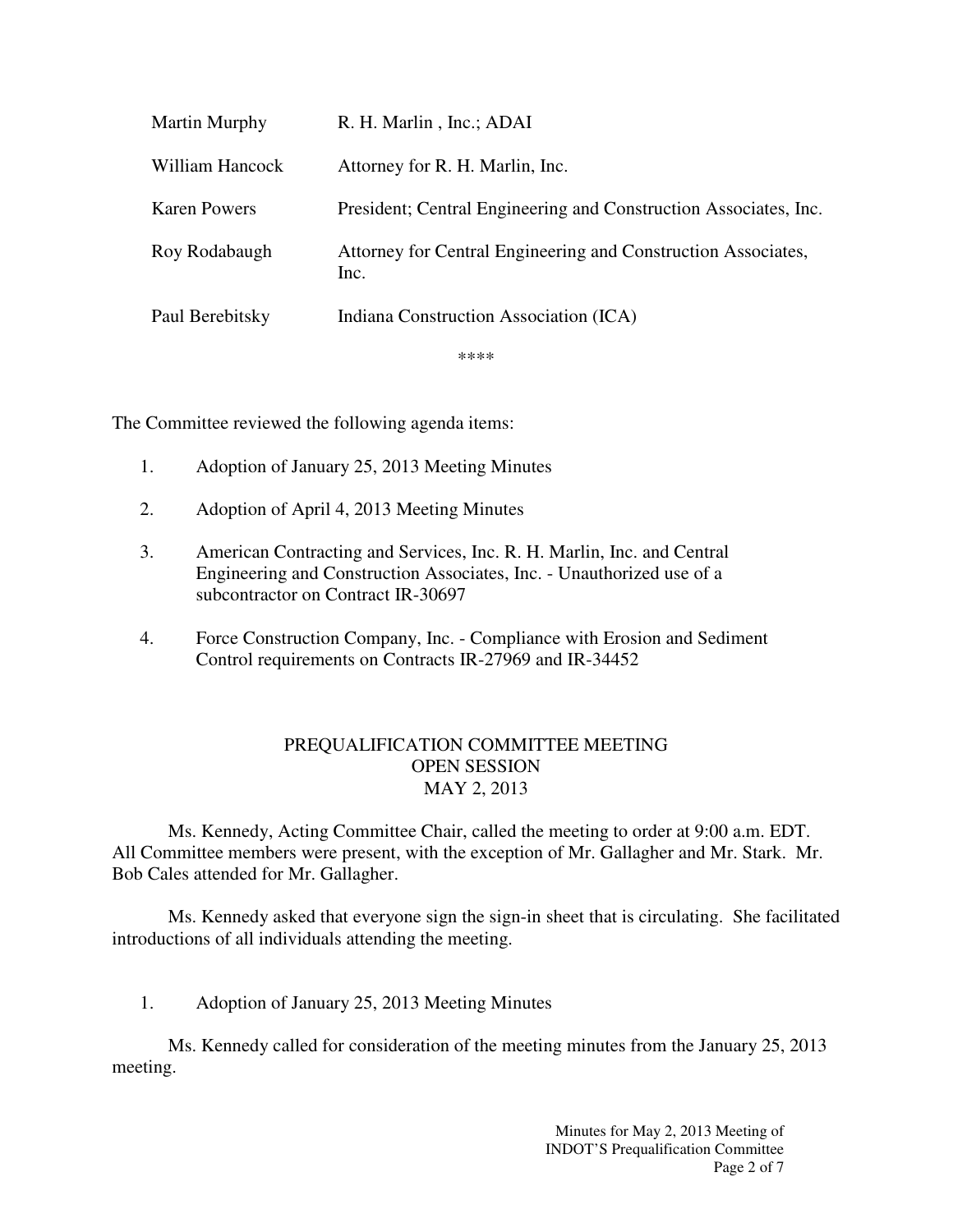Mr. Miller moved to adopt the meeting minutes from the January 25, 2013 meeting. Mr. Wright seconded the motion. All members voted in favor. Ms. Kennedy stated the minutes would be posted on the website within a few days.

## 2. Adoption of April 4, 2013 Meeting Minutes

Ms. Kennedy stated that the April 4, 2013 meeting minutes are not compiled yet and will be considered at the next Committee meeting.

3. American Contracting and Services, Inc. R. H. Marlin, Inc. and Central Engineering and Construction Associates, Inc. - Unauthorized use of a subcontractor on Contract IR-30697

Ms. Kennedy introduced the item regarding American Contracting and Services, Inc., (American), R.H. Marlin, Inc. (Marlin), and Central Engineering and Construction Associates, Inc. (Central Engineering). She explained the Committee meeting procedures: representatives from INDOT present the issue(s) first, the contractors are allowed to respond, then Committee members and the audience may ask questions.

Mr. Logman, Seymour District Construction Engineer, INDOT, stated that the Project Supervisor is no longer with INDOT and the Area Engineer is working on another assignment now, so he is presenting this issue for the Seymour District. He stated that James Couch, INDOT Project Supervisor, found Central Engineering was performing the subgrade treatment on the job site, when Marlin was the subcontractor for this work on the project. Mr. Couch contacted Dell Ballard, Seymour District Equal Employment Opportunity (EEO) Officer. After investigating the issue it was found that no paperwork was submitted to change subcontractors. They later found that a rental-lease agreement had been submitted, but it was denied, because it was not a true rental-lease agreement. The Seymour District has subsequently paid for the subgrade treatment.

Mr. Zimmerman, President of American, referred the Committee to the binder materials provided by American. The binder includes the following items: 1.) Letter to American for meeting with Prequalification Committee; 2.) Marlin schedule of pay items; 3.) Instructions to subcontractor sent to Marlin; 4.) Marlin lease agreement with Central Engineering; 5.) American correspondence to INDOT with Marlin-Central Engineering lease; 6.) Central Engineering proposal for lease agreement with American; 7.) Central Engineering demand for payment; 8.) Central Engineering invoice to American; 9.) Central Engineering request for joint check; 10.) Central Engineering joint check agreement with Omni Materials; 11.) Central Engineering proposal for lease agreement with American; 12.) Dell Ballard notice of unauthorized subcontractor to Jim Mead; 13.) Central Engineering signed subcontract agreement with American; and 14.) American subcontract bid package sent to Central Engineering.

Mr. Zimmerman stated that American is trying to be transparent. The lease agreements sent by email on September 2, 2012 show that the agreement was known to INDOT before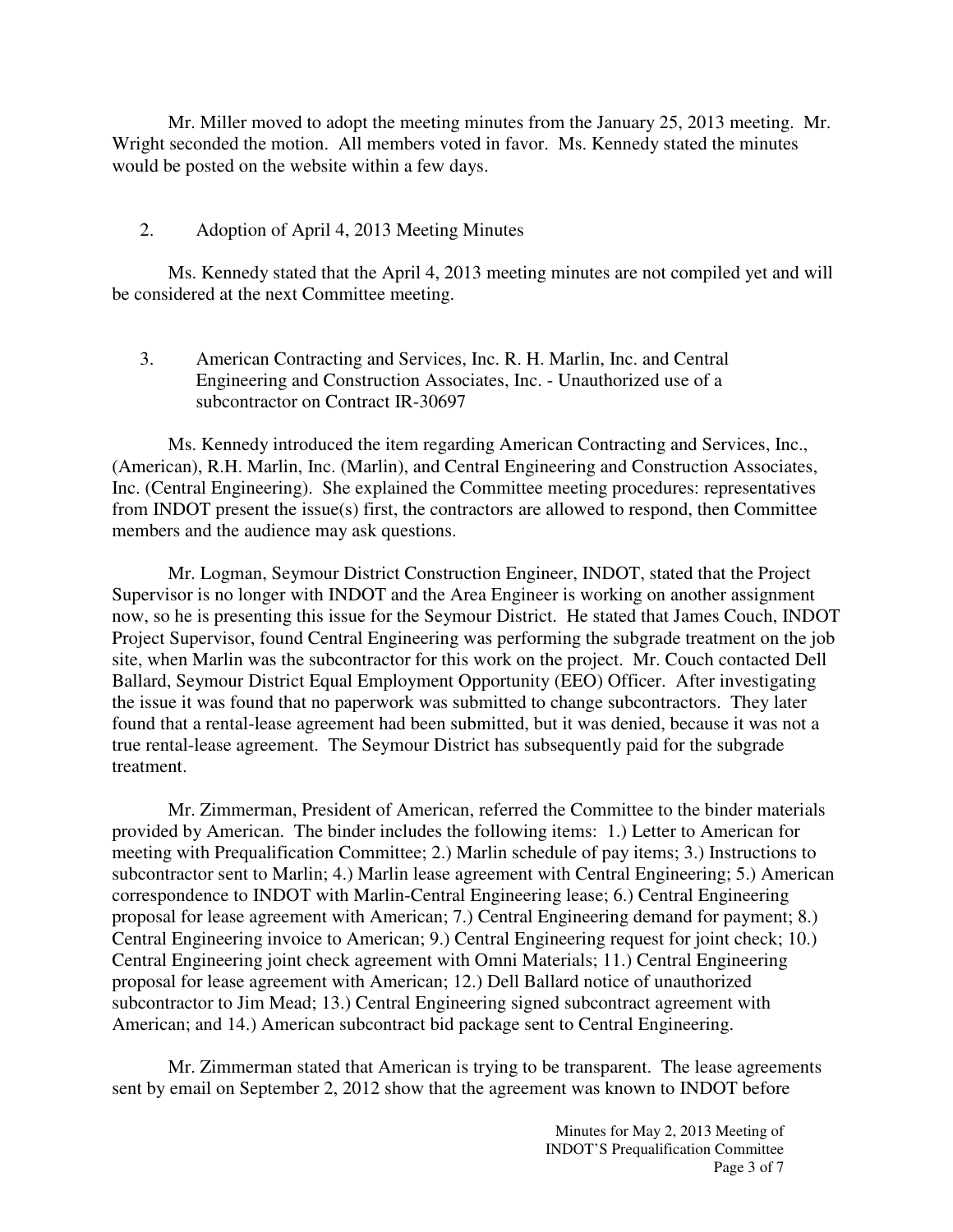Central Engineering showed up at the site. Original information provided by American shows that they expected Marlin to perform the work. Once American became aware of Central Engineering working for Marlin, American tried to get Central Engineering under subcontract. When it was found that there was a problem, American tried to take appropriate actions to correct the issues. On September 15, 2012, INDOT notified American that they would not be paid for the work, and at that time the employees were put on American's payroll. American tried to keep INDOT apprised of what was happening on the contract. He stated the employees got paid for the work.

Mr. Zimmerman stated that American has had a long working relationship with INDOT. He also stated that Mr. Logman mentioned that the work has been paid for, but American has not been paid.

Mr. Logman stated that Marlin's portion of the work has been paid.

Mr. Charnstrom, Attorney for American, stated when American became aware that Central Engineering was working for Marlin, American tried to get Central Engineering under a subcontract. With Central Engineering no longer prequalified and over the unearned work limit there were issues to be resolved.

Mr. Hancock, Attorney for Marlin, stated that Mr. Zimmerman and Mr. Charnstrom did a good job laying out the facts. He stated Marlin has been in business for a long time and has worked hard to establish a good relationship with INDOT. Marlin is also trying to be transparent. The regulations do not allow second tier subcontracting. He stated Marlin did not intend to violate that provision. There are issues with closing out the contract.

Mr. Sorenson, Project Manager for Marlin, stated the reason Marlin hired Central Engineering to perform some of the work was because of the schedule. Marlin could have cut out 16 to 18 inches of material and place 53 stone. To save time and keep on schedule, Marlin decided to use Central Engineering to apply lime stabilization.

Mr. Robertson, President for R. H. Marlin, stated some of the employees were placed on American's payroll and the equipment was leased. Some of the work was paid for, but not all of it.

Mr. Rodabaugh, Attorney for Central Engineering, stated Central Engineering has been a good contractor for INDOT for many years. Central Engineering did not do anything to deceive INDOT. Central Engineering did not lose their prequalification; they did not renew their prequalification due to financial hardship. He stated that Central Engineering has not been paid for \$19,000 in services and \$19,000 to \$20,000 in materials.

Ms. Powers, President for Central Engineering, stated that Central Engineering was aware that their prequalification had expired. She stated she worked with George Roney, INDOT Economic Opportunity Division (EOD) Contract Compliance Specialist, to set up joint checks. Central Engineering agreed to work on this project under a rental-lease agreement; however, it was set up incorrectly. She stated the work put Central Engineering slightly over the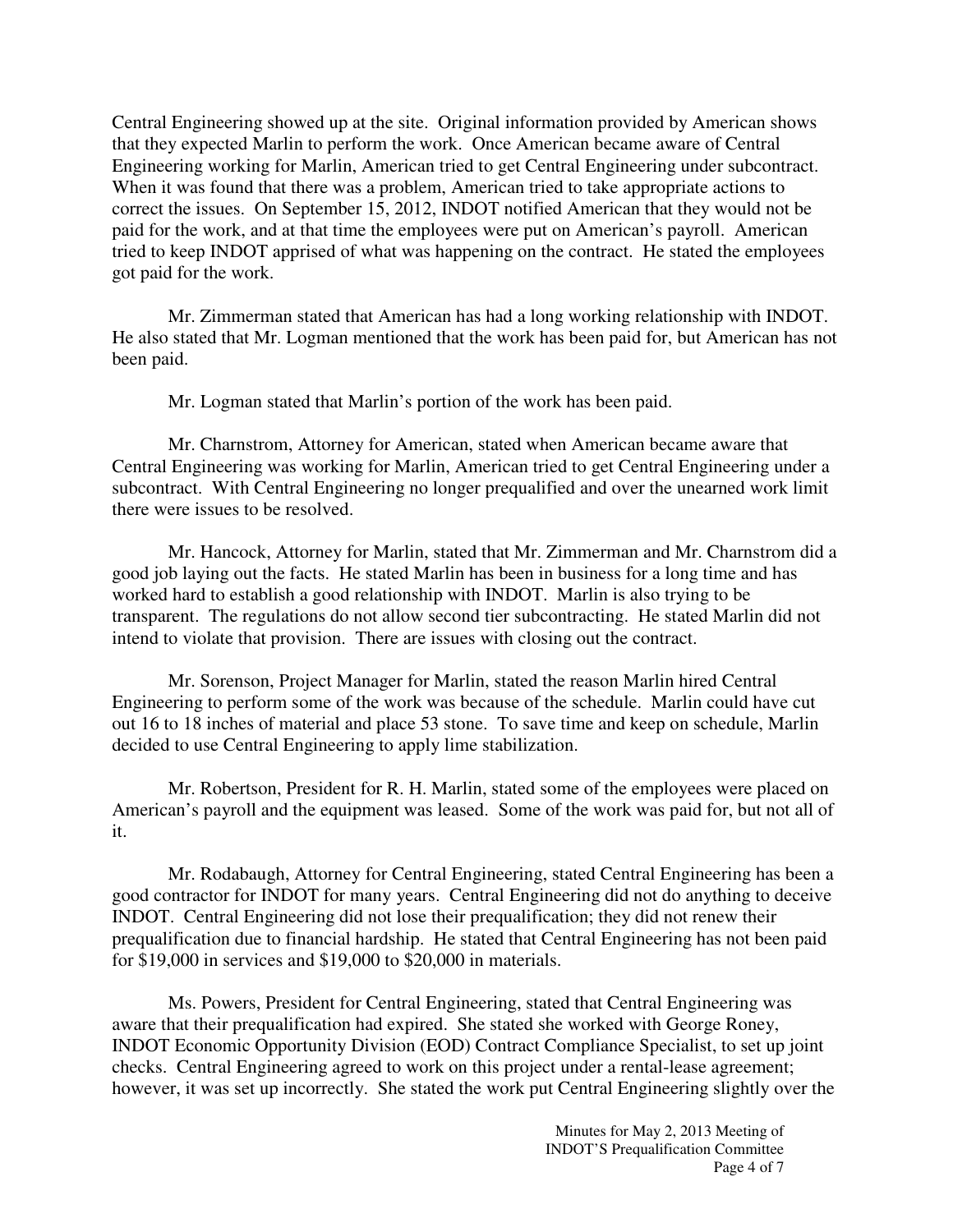\$300,000 unearned work limit. Central Engineering is being as transparent as possible on this issue.

Ms. Kennedy asked if the Committee had any questions.

Mr. Novak asked who was requested to be here.

Ms. Macdonald stated that the Seymour District recommended to bring in American as the prime and R H Marlin as their approved subcontractor. She stated that she and Ms. Kennedy decided to bring all three of the contractors to appear before the Committee.

Mr. Miller asked why Marlin submitted a document that says it is a lease agreement, but it is actually a subcontract. You cannot do a rental-lease agreement and pay for the work by square yards. Subcontractors cannot perform work before being approved. Central Engineering should not have been out on the job site. Also, Central Engineering was working above the \$300,000 unearned work limit.

Mr. Robertson stated the only way to do the job was to have a lease agreement. Then the employees were put on American's payroll. The work was only stopped for a few hours. He stated they are at the mercy of INDOT to tell them what to do.

Mr. Miller asked if American put Central Engineering's employees on their payroll when it was determined that the rental-lease agreement was not valid

Mr. Zimmerman replied yes.

Mr. Miller asked if American has a rental-lease agreement with Central Engineering or Marlin.

Mr. Zimmerman stated American did not have an agreement with Central Engineering.

Mr. Kicinski asked how American paid for the equipment.

Mr. Miller asked who was paid for the subgrade treatment.

Mr. Zimmerman stated payment was sent to Marlin.

Mr. Hancock stated that "game time calls" were made. He stated the field personnel were trying to get the work done. The contractors are aware of the importance that the rules be followed.

Mr. Fagan from Marlin asked who suggested to American to put the employees on their payroll.

Mr. Zimmerman stated it was Dell Ballard.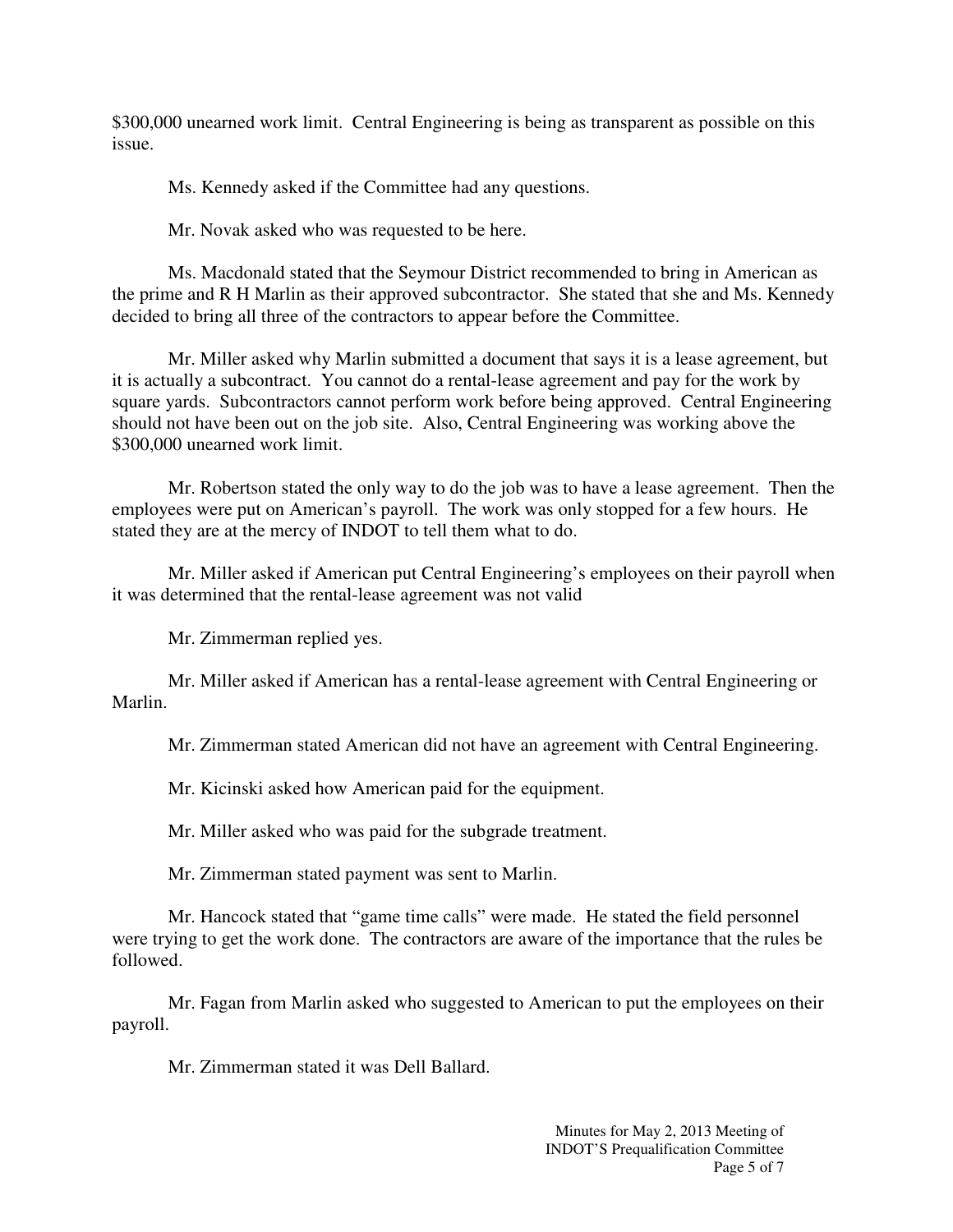Mr. Hancock stated that there are still close out issues.

Mr. Miller stated the downfall of all of this is that the Federal Highway Administration (FHWA) could pull the funding. FHWA said that they would accept it if INDOT reassures them that this won't happen again.

Mr. Novak stated this has happened before on other contracts and would not want to risk losing funding. He stated that something needs to be done about this, even if it is just at close out. He stated we may need to find a mechanism to pay for the work.

Mr. Miller stated that he told FHWA that this issue would be brought before the Committee.

Mr. Ratliff asked how many days was Central Engineering on the job before INDOT realized what was happening.

Ms. Powers stated only a few hours. She stated that Central Engineering mobilized equipment a few days before work started.

Mr. Logman stated that Mr. Couch is no longer with INDOT. He stated that Mr. Couch worked with Mr. Ballard and they contacted Mr. Roney.

Mr. Robertson stated that 10,000 square yards have not been paid for.

Ms. Kennedy asked if the Seymour District had a recommendation.

Mr. Logman stated he does not have a recommendation.

Mr. Wright asked if the DBE goal was met.

Ms. Kennedy stated that she is not sure. Central Engineering was not on the Affirmative Action Certificate (AAC).

Mr. Ratliff asked if the Committee has ever suspended a contractor for three months.

Ms. Kennedy stated the Committee can suspend a contractor for up to two years.

Ms. Powers asked if Central Engineering can still work up to \$300,000 of unearned work as a non-prequalified contractor if suspended.

Ms. Macdonald replied that the Committee can apply the suspension to non-prequalified contractors and it can keep the contractor from being approved for subcontracts during the suspension period.

Ms. Kennedy asked if there are any more questions or thoughts on an action.